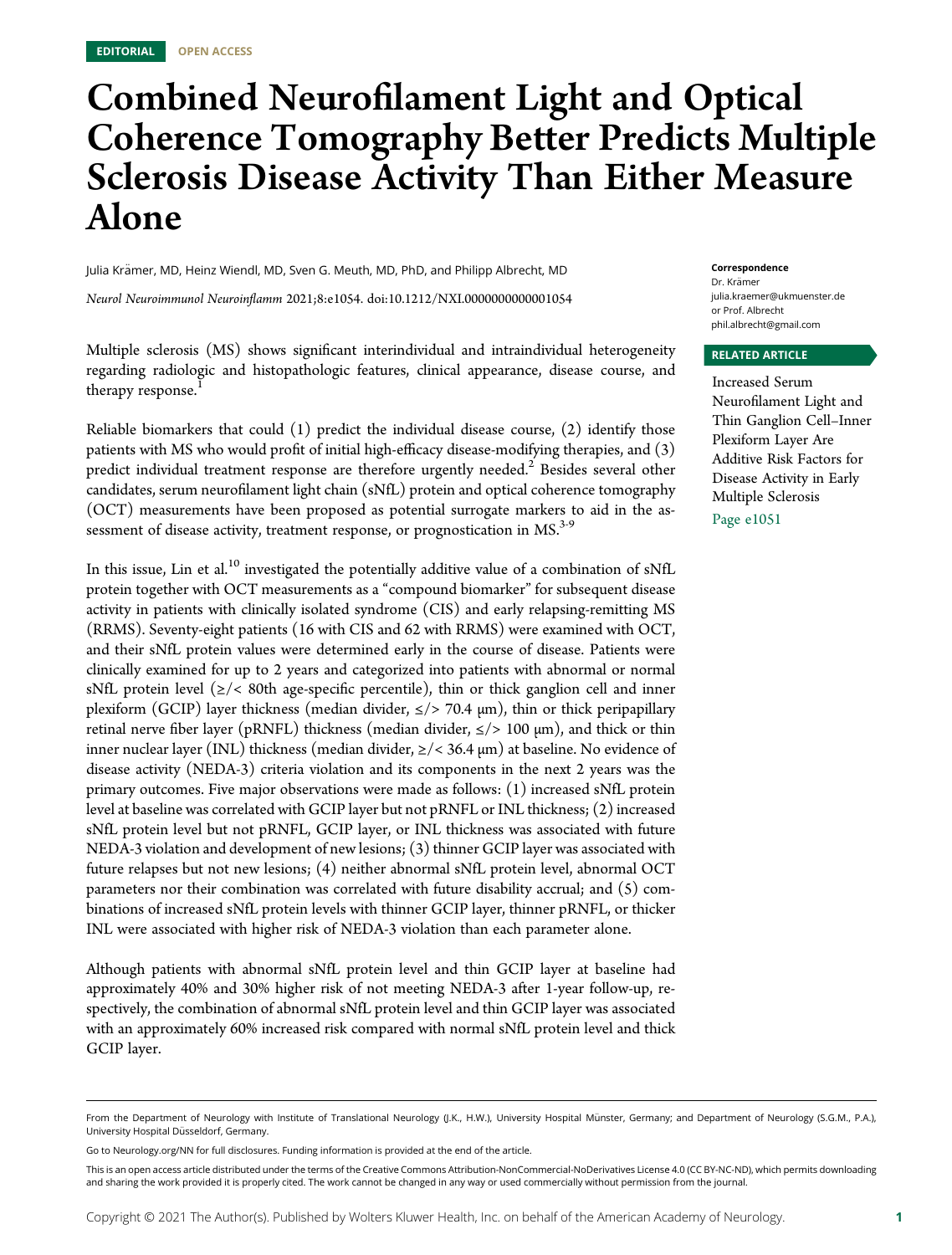Previous studies demonstrated a correlation between thin pRNFL, GCIP layer, and low total macular volume with increased risk of future disability worsening $4,5,7$  and thin pRNFL and GCIP layer with future NEDA-3 violation.<sup>6</sup>

The value of this study<sup>10</sup> is that it provides a "proof of concept" that the combination of biomarkers is more precise than each marker alone. Because OCT parameters are structural markers of previous neuroaxonal damage and sNfL protein is a body fluid biomarker reflecting ongoing, most likely acute or subacute, neuronal damage and thus disease activity, the combination of both measures provides complementary information. Although the authors used the median values of their cohort as dividers for each OCT parameter, it will be important to verify whether these cutoffs are also applicable to other cohorts. The sample size of 78 patients was small, the dropout rate of 50%–70% was high, and the follow-up with 720 days was rather short, warranting confirmation in independent studies. Baseline serum sampling and OCT examinations were performed between 12 and 24 months after disease onset. Shifting the time point to the time of diagnosis when patients are treatment naïve may further increase the predictive value.

It would be interesting to investigate how the predictive value of OCT and sNfL protein for NEDA-3 compares with other established biomarkers such as MRI measures (lesion load or global or regional brain volumes) and CSF markers such as oligoclonal bands and if future brain atrophy or cognitive decline can be predicted. Furthermore, it would be important to evaluate whether these measurements can be combined to an even more sophisticated composite multimodal biomarker and they can also be used in patients with progressive MS.

OCT measurements were analyzed using the Heidelberg Engineering device, and levels of sNfL protein were quantified using the single molecule array by QUANTERIX. Future research is required to validate these assessments across different platforms.

In summary, the combination of sNfL protein and OCT parameters seems to be a very promising composite biomarker that can easily be obtained to predict future disease activity. It is important to note that the findings have to be confirmed in larger prospective and multicenter studies involving earlier time points and longer follow-up and to evaluate whether the predictive potential of sNfL protein and OCT measurements demonstrated on a group level can be confirmed for the *individual* patient level. In case of a positive result, the combination of abnormal sNfL protein level and OCT parameters could already serve as the "tip on the scale" in uncertain treatment decisions.

### Study Funding

No targeted funding reported.

### **Disclosure**

J. Krämer received honoraria for lecturing from Biogen, Novartis, Merck Serono, Roche, Mylan, and Teva and financial research support from Sanofi Genzyme. H. Wiendl received compensation for serving on Scientific Advisory Boards/Steering Committees from Bayer Healthcare, Biogen Idec, Sanofi Genzyme, Merck Serono, and Novartis. He has received speaker honoraria and travel support from Bayer Vital GmbH, Bayer Schering AG, Biogen, CSL Behring, EMD Serono, Fresenius Medical Care, Genzyme, Merck Serono, Omniamed, Novartis, and Sanofi Aventis. He has received compensation as a consultant from Biogen Idec, Merck Serono, Novartis, Roche, and Sanofi Genzyme. Heinz Wiendl also received research support from Bayer Healthcare, Bayer Vital, Biogen Idec, Merck Serono, Novartis, Sanofi Genzyme, Sanofi US, and Teva. S. G. Meuth received honoraria for lecturing and travel expenses for attending meetings from Almirall, Amicus Therapeutics Germany, Bayer Health Care, Biogen, Celgene, Diamed, Genzyme, MedDay Pharmaceuticals, Merck Serono, Novartis, Novo Nordisk, ONO Pharma, Roche, Sanofi-Aventis, Chugai Pharma, QuintilesIMS, and Teva. His research is funded by the German Ministry for Education and Research (BMBF), Deutsche Forschungsgemeinschaft (DFG), Else Kröner Fresenius Foundation, German Academic Exchange Service, Hertie Foundation, Interdisciplinary Center for Clinical Studies (IZKF) Muenster, German Foundation Neurology, Almirall, Amicus Therapeutics Germany, Biogen, Diamed, Fresenius Medical Care, Genzyme, Merck Serono, Novartis, ONO Pharma, Roche, and Teva. P. Albrecht received grants and nonfinancial support from Biogen; grants, personal fees, and nonfinancial support from Allergan; personal fees and nonfinancial support from Bayer; personal fees and nonfinancial support from Merck; grants, personal fees, and nonfinancial support from Merz Pharmaceuticals; grants, personal fees, and nonfinancial support from Novartis; grants, personal fees, and nonfinancial support from Roche; grants, personal fees, and nonfinancial support from Teva; and grants, personal fees, and nonfinancial support from Ipsen, outside the submitted work. Go to [Neurology.org/NN](https://nn.neurology.org/content/8/5/e054/tab-article-info) for full disclosures.

### References

- 1. Reich DS, Lucchinetti CF, Calabresi PA. Multiple sclerosis. New Engl J Med. 2018; 378(2):169-180.
- 2. Comabella M, Montalban X. Body fluid biomarkers in multiple sclerosis. Lancet Neurol. 2014;13(1):113-126.
- 3. Kuhle J, Kropshofer H, Haering DA, et al. Blood neurofilament light chain as a biomarker of MS disease activity and treatment response. Neurology. 2019;92(10): e1007-e1015.
- 4. Rothman A, Murphy OC, Fitzgerald KC, et al. Retinal measurements predict 10-year disability in multiple sclerosis. Ann Clin Transl Neurol. 2019;6(2):222-232.
- 5. Lambe J, Fitzgerald KC, Murphy OC, et al. Association of spectral-domain OCT with long-term disability worsening in multiple sclerosis. Neurology. 2021;96(16): e2058-e2069.
- 6. Zimmermann HG, Knier B, Oberwahrenbrock T, et al. Association of retinal ganglion cell layer thickness with future disease activity in patients with clinically isolated syndrome. JAMA Neurol. 2018;75(9):1071-1079.
- 7. Martinez-Lapiscina EH, Arnow S, Wilson JA, et al. Retinal thickness measured with optical coherence tomography and risk of disability worsening in multiple sclerosis: a cohort study. Lancet Neurol. 2016;15(6):574-584.
- 8. Thebault S, Abdoli M, Fereshtehnejad SM, Tessier D, Tabard-Cossa V, Freedman MS. Serum neurofilament light chain predicts long term clinical outcomes in multiple sclerosis. Scientific Rep. 2020;10(1):10381.
- 9. Knier B, Schmidt P, Aly L, et al. Retinal inner nuclear layer volume reflects response to immunotherapy in multiple sclerosis. Brain. 2016;139(11):2855-2863.
- 10. Lin T-Y, Vitkova V, Asseyer S, et al. Increased serum neurofilament light and thin ganglion cell–inner plexiform layer are additive risk factors for disease activity in early multiple sclerosis. Neurol Neuroimmunol Neuroinflamm. 2021;8(5):e1051.